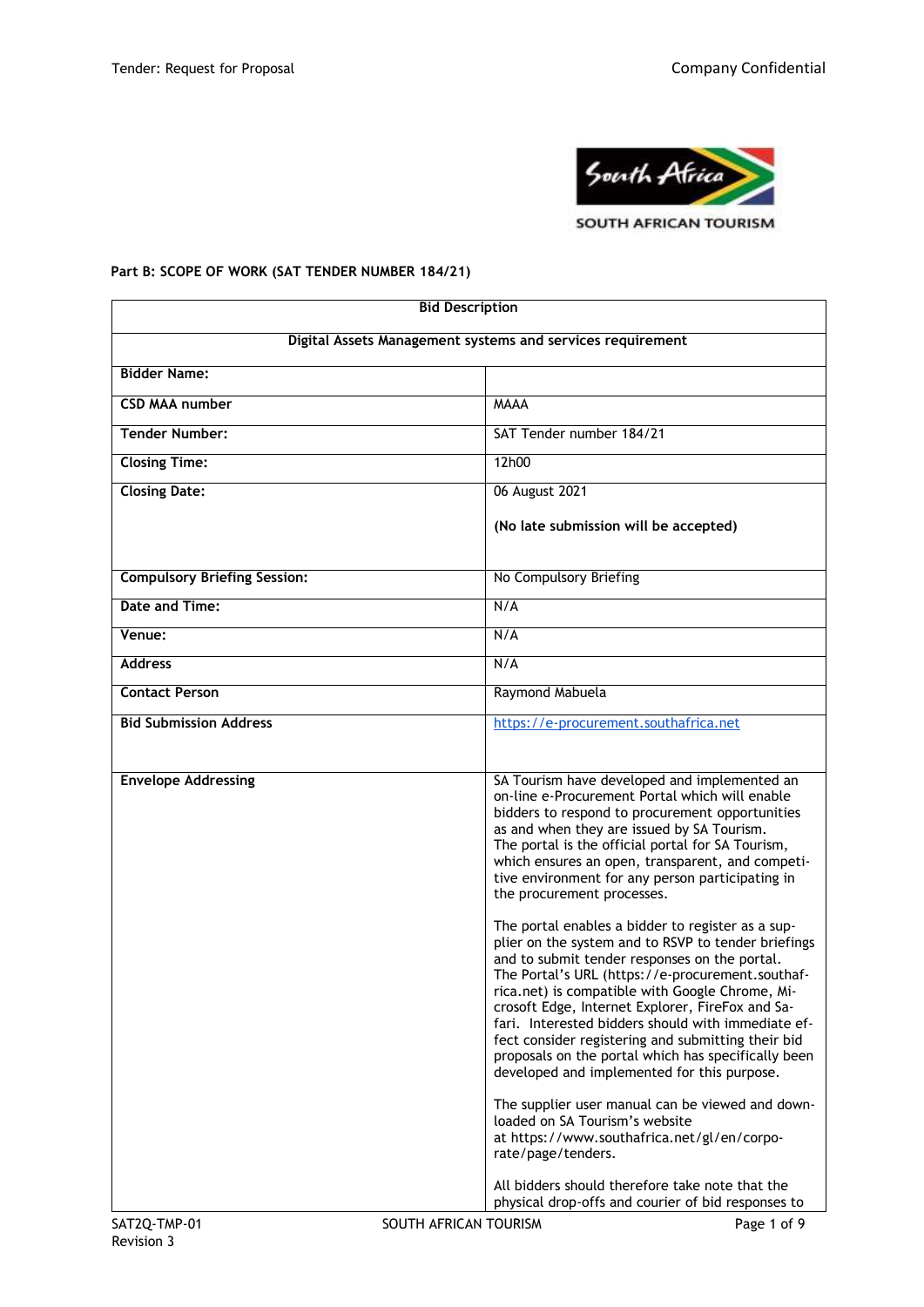|                       | SA Tourism's physical address is no longer permit-<br>ted.<br>Prospective tenderers must periodically review<br>both http://www.southafrica.net/gl/en/corpo-                                                                                                                                                                                               |
|-----------------------|------------------------------------------------------------------------------------------------------------------------------------------------------------------------------------------------------------------------------------------------------------------------------------------------------------------------------------------------------------|
|                       | rate/page/tenders and https://e-procure-<br>ment.southafrica.net for updated information or<br>amendments with regard to this tender, prior to<br>due dates.                                                                                                                                                                                               |
|                       | Failure on the part of the tenderer to sign/mark<br>this tender form and thus to acknowledge and ac-<br>cept the conditions in writing or to complete the<br>attached forms, questionnaires and specifications<br>in all respects, may invalidate the tender.                                                                                              |
|                       | Tenders must be completed in black ink where me-<br>chanical devices, e.g. typewriters or printers, are<br>not used.<br>Tenderers will check the numbers of the pages and<br>satisfy themselves that none are missing or dupli-<br>cated. No liability will be accepted regarding<br>claims arising from the fact that pages are missing<br>or duplicated. |
|                       | No tenders transmitted by telegram, hand                                                                                                                                                                                                                                                                                                                   |
|                       | delivery telex, facsimile, E-mail or similar ap-<br>paratus will be considered.                                                                                                                                                                                                                                                                            |
| Section               | Supply Chain Management                                                                                                                                                                                                                                                                                                                                    |
| <b>Contact Person</b> | Raymond Mabuela                                                                                                                                                                                                                                                                                                                                            |
| <b>Email Address</b>  | raymond@southafrica.net                                                                                                                                                                                                                                                                                                                                    |

# ALL BIDS MUST BE SUBMITTED ON THE OFFICIAL FORMS – (NOT TO BE RE-TYPED)

#### THIS BID IS SUBJECT TO THE PREFERENTIAL PROCUREMENT POLICY FRAMEWORK ACT AND THE PREFERENTIAL PROCUREMENT REGULATIONS, 2017, THE GENERAL CONDITIONS OF CONTRACT (GCC) AND, IF APPLICABLE, ANY OTHER SPECIAL CONDITIONS OF CONTRACT

#### **Index Page**

| 1            | <b>INTRODUCTION</b>       |          |
|--------------|---------------------------|----------|
| $\mathbf{2}$ | <b>CLOSING DATE</b>       |          |
| 3            | TENDER DOCUMENT MARKING   | $3 - 4$  |
| 4            | CONTACT AND COMMUNICATION |          |
| 5            | DETAILED SCOPE OF WORK    | $4 - 10$ |
|              | <b>INTRODUCTION</b>       |          |

# South African Tourism Board (South African Tourism) was established by section 2 of the Tourism Act No

72 of 1993 and continues to exist in terms of section 9 of the new Tourism Act No 3 of 2014. South African Tourism is a schedule 3 A Public Entity in terms of schedule 3 of the Public Finance Management Act 1 of 1999.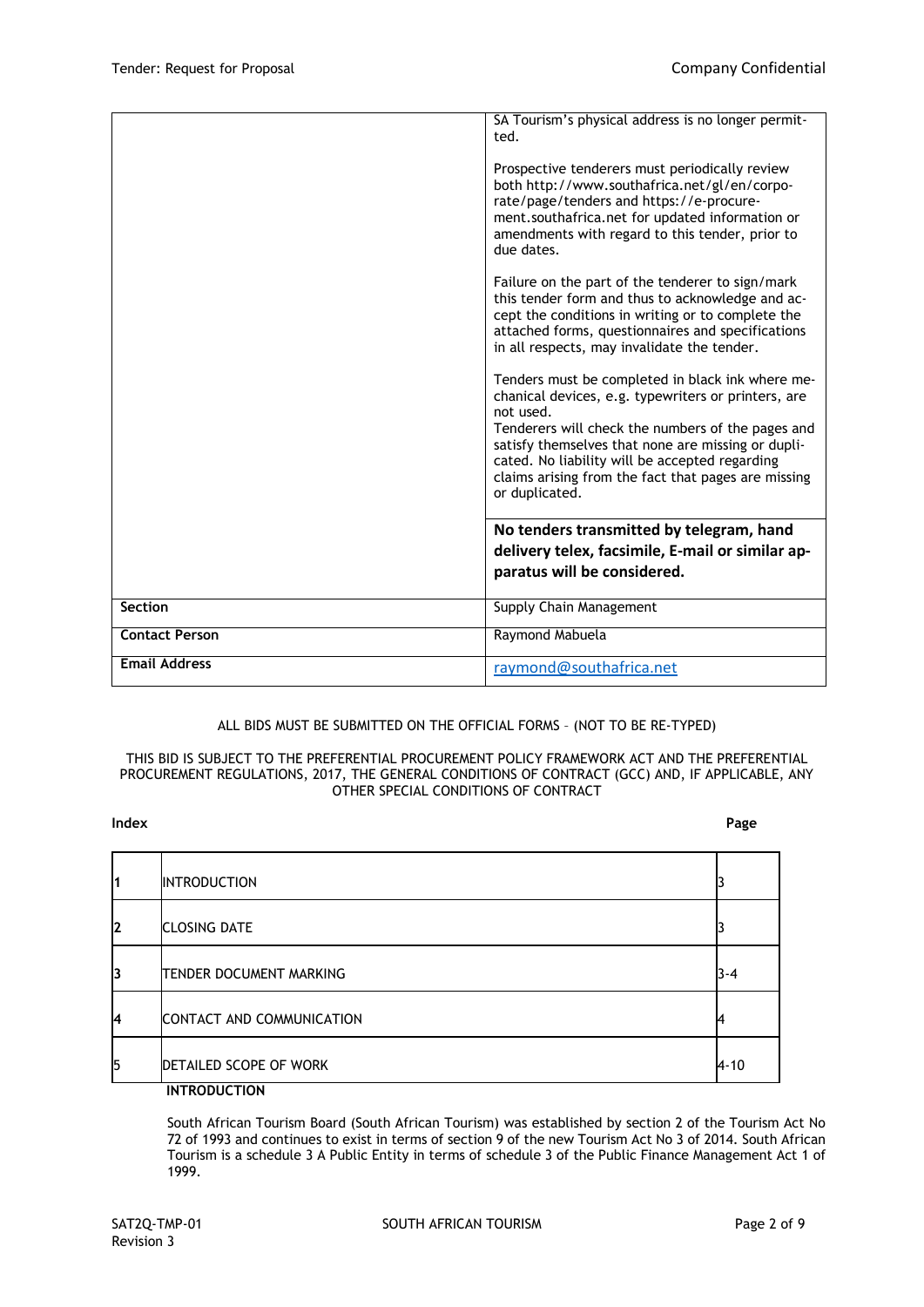The mandate of South African Tourism in terms of the Tourism Act is to provide for the development and promotion of sustainable tourism for the benefit of the Republic, its residents and its visitors. It is common cause that tourism is a key strategic industry in terms of National Tourism Sector Strategy documents as it supports government objectives of alleviating the triple challenges of unemployment, poverty and inequality.

The scope of South African Tourism's business includes four distinct areas of business focus and delivery, with different target markets and segments:

- I. International Leisure tourism (travel trade and consumer); and Domestic leisure tourism (travel trade and consumer)
- II. Business events through the delivery unit the South African National Convention Bureau (Meetings, Incentives, Conferences, Exhibitions);
- III. Quality assurance of tourism establishments through the delivery unit the Tourism Grading Council of South Africa.
- IV. Corporate enhancing the South African Tourism brand

Section 217 of the Constitution of the Republic of South Africa, 1996, prescribes that goods and services must be contracted through a system that is fair, equitable, transparent, competitive and cost-effective and also confers a constitutional right on every potential supplier to offer goods and services to the public sector when needed.

The submission of proposals will be in terms of this document. All information requested, must be supplied and all annexures completed, whether such information or annexure refers to the eventual tender or not. This information will form part of the eventual tender and must therefore be completed, as there will not be an opportunity to do so later. Thus it is essential that the information supplied is both correct and true.

South African Tourism has a detailed evaluation methodology premised on Treasury Regulation 16A.3 promulgated under Section 76 of the Public Finance Management Act, 1999 (Act, No. 1 of 1999), the Preferential Procurement Policy Framework Act 2000 (Act, No.5 of 2000) read with Preferential Procurement Regulations 2017, and the Broad-Based Black Economic Empowerment Act, 2003 (Act, No. 53 of 2003).

Prospective **tenderers** must periodically review <https://www.southafrica.net/gl/en/corporate/page/tenders> [f](https://www.southafrica.net/gl/en/corporate/page/tenders)or updated information or amendments with regard to this tender, prior to due dates.

# **2 CLOSING DATE**

The closing date for the submission of proposals is **06 August 2021 at 12:00pm.** No late submissions will be accepted.

Briefing Session (No applicable)

#### **3 E PROCUREMENT TENDER PORTAL AND TENDER DOCUMENTS MARKING**

3.1 SA Tourism have developed and implemented an on-line e-Procurement Portal which will enable bidders to respond to procurement opportunities as and when they are issued by SA Tourism.

The portal is the official portal for SA Tourism, which ensures an open, transparent, and competitive environment for any person participating in the procurement processes.

The portal enables a bidder to register as a supplier on the system and to RSVP to tender briefings and to submit tender responses on the portal.

The Portal's URL [\(https://e-procurement.southafrica.net\)](https://e-procurement.southafrica.net/) is compatible with Google Chrome, Microsoft Edge, Internet Explorer, FireFox and Safari. Interested bidders should with immediate effect consider registering and submitting their bid proposals on the portal which has specifically been developed and implemented for this purpose.

The supplier user manual can be viewed and downloaded on SA Tourism's website at [https://www.southafrica.net/gl/en/corporate/page/tenders.](https://www.southafrica.net/gl/en/corporate/page/tenders)

All bidders should therefore take note that the physical drop-offs and courier of bid responses to SA Tourism's physical address is no longer permitted.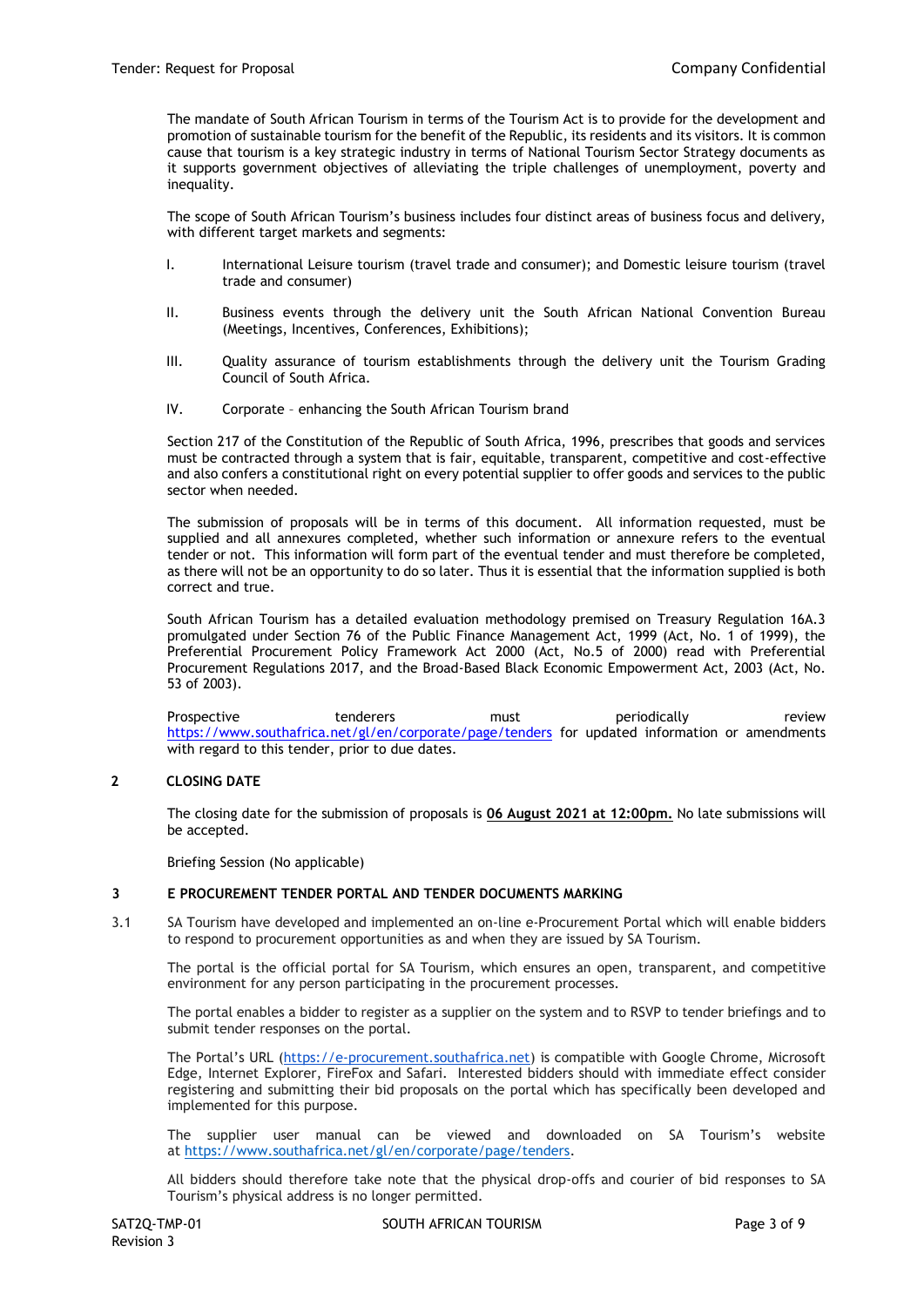Prospective tenderers must periodically review both <http://www.southafrica.net/gl/en/corporate/page/tenders> and [https://e-procurement.southafrica.net](https://e-procurement.southafrica.net/) for updated information or amendments with regard to this tender, prior to due dates.

- 3.2 Failure on the part of the tenderer to sign/mark this tender form and thus to acknowledge and accept the conditions in writing or to complete the attached forms, questionnaires and specifications in all respects, may invalidate the tender.
- 3.3 Tenders must be completed in black ink where mechanical devices, e.g. typewriters or printers, are not used.
- 3.4 Tenderers will check the numbers of the pages and satisfy themselves that none are missing or duplicated. No liability will be accepted regarding claims arising from the fact that pages are missing or duplicated.

#### **4. CONTACT AND COMMUNICATION**

- 4.1 A nominated official of the bidder(s) can make enquiries in writing, to the specified person, Raymond Mabuela via email [raymond@southafrica.net.](mailto:raymond@southafrica.net) Bidder(s) must reduce all telephonic enquiries to writing and send to the above email address.
- 4.2 Bidders are to communicate any technical enquiries through the nominated official in writing, no later than 23 July 2021.

All responses will be published by the  $27<sup>th</sup>$  of July 2021 on the following links:

[https://www.southafrica.net/gl/en/corporate/page/tenders;](https://www.southafrica.net/gl/en/corporate/page/tenders) and

[https://e-procurement.southafrica.net.](https://e-procurement.southafrica.net/)

#### **5. DETAILED SCOPE OF WORK**

**5.1** South African Tourism currently owns a large repository of existing content that must be stored and managed through a reliable and modern digital asset management system run by a reputable company with extensive previous experience in asset management and offer rights and usages management services for all assets within the library

This repository of existing content has been steadily built over a number of years and includes all of the raw footage that has been developed during the various SA Tourism marketing campaigns. The existing assets equate to over R120 million in relative terms of production costs and are an invaluable source of content for SA Tourism. It is a significant quantity of assets that must be tagged, categorised, sorted, stored, retrieved, used and ensures that the appropriate usage rights and limitations are attached to every asset.

Reputable and experienced service providers, with a good track record of delivering the scope of work and the full range of services as laid out below, to submit proposals that demonstrate their ability and capability to implement a digital asset management system to facilitate a centralised database as well as demonstrate their rights and usages experience. This system implementation must be entirely owned by SA Tourism however the rights and usages management must be undertaken by the service provider. The system is to have digital assets stored, indexed, tagged and saved to make it easier for SA Tourism to have full control of digital assets in a way that they will be able to access media data, organise it, retrieve it, label it, SA Tourism's footage library

#### **A. The lifecycle of a digital asset is as follows:**

- Identify gap or need for an asset
- Design and create asset
- Capture asset and tag, annotate and review asset
- Asset approval
- Asset distribution to internal and/or external partners and stakeholders
- Asset retrieval to make use of and distribute the asset
- Asset Archiving when the asset is no longer useful, relevant, out of rights or viable, however having the function to be able to review archived assets as needed
- As part of the lifecycle of this asset there is a requirement to report on asset related data including but not limited to; the number of downloads; the number of embeds; the number of deployments; and an integration with Google Marketing Platform to measure programmatic instances of dynamic assets.

# **B. User Requirements**

- User must be licensed to use the system
- Each user can see his/her own permissioned view of the library
- Unlicensed users will have access to a specific set of assets that SA Tourism owns the rights to in perpetuity for the purposes of selling South Africa as a destination of choice.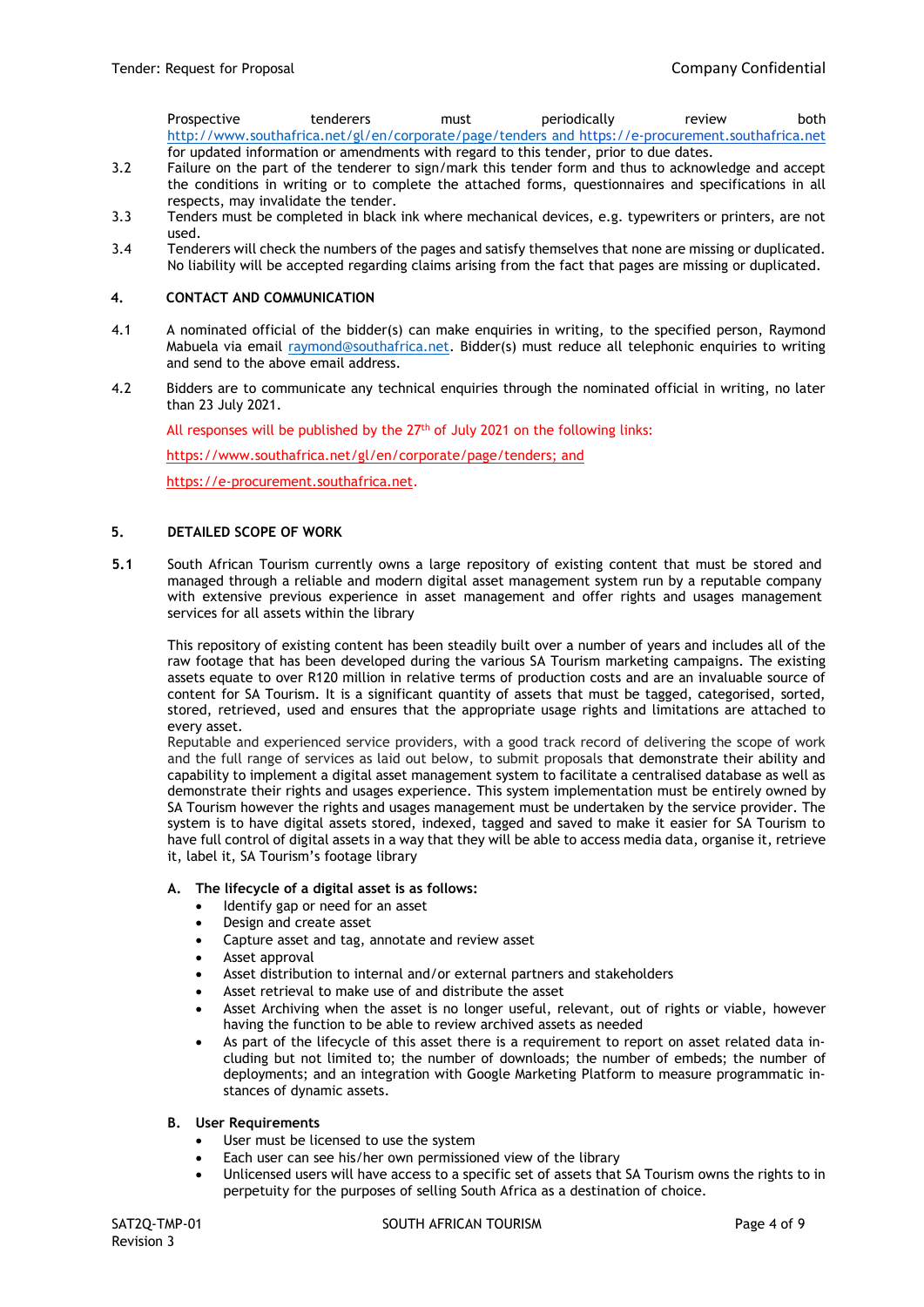# **C. Administrator**

- System administrator can make changes to the system (deleting, editing, providing foreign language translation etc.)
- The System Administrator must have access to reports including audit trails, approvals and asset recovery in the case of a systems failure
- There must be a workflow system that can identify approvers within the system and the administrator must have line of site of assets in each stage of the approval workflow. There is a high likelihood that this system will need to integrate into an existing WMS (workflow Management System) or BPM (Business Process Management) tool
- **D. The content creator or manager with access to the system must have the physical asset in place. The system must then allow the user to upload the asset with set parameters including but not limited to:**
	- Usage rights if regional rights have been applied
	- Expiry dates of asset usage
	- EXIF (Exchangeable image file format) and METADATA data from the asset
	- Appropriate tags for the asset to be searchable
	- Description of the asset
	- All agreements relevant to the asset can also be stored with the asset.

The physical asset is then made available and searchable to users in the system with the appropriate usage rights and privileges in place. The asset in all the formats that it exists will be required to ensure that the rights remain in place and when assets are to be removed or renewed. The end user is then able to select and make use of the asset in line with the usage and regional rights and can be deployed on appropriate channels.

Notification of usage rights should be highlighted whenever a user accesses any asset. If there are regional rights each asset must indicate this. If SA Tourism holds the rights to an asset in perpetuity for use on all regions this must be specified. Usage must indicate if there are expiry dates on the asset in terms of usage rights. Proven Approach customized to your needs:

# A proven approach customized to your needs

Predictive Asset Management analyzes data from multiple sources and provides recommended actions, enabling informed decisions



Asset review and approval — assets should be reviewed, approved, rejected, and annotated in the system and approval capabilities as per user right, to help collaborators get assets and creatives edit, review,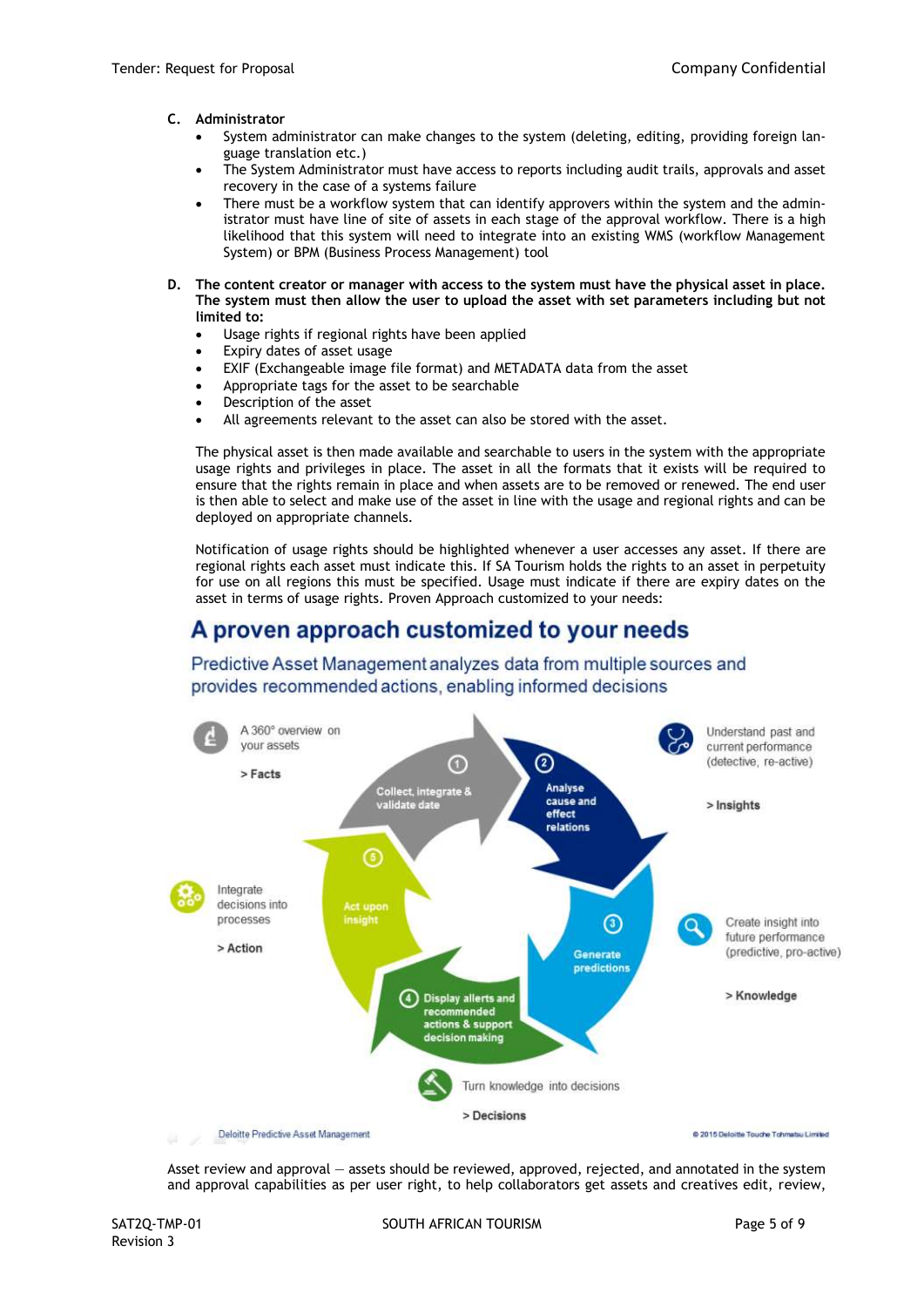and approve easily, regardless of their location. This eliminates the need to share and approve drafts manually, which saves valuable time.

File management — enable users to store, share, distribute, and edit digital assets from a single centralized location. Workflow automation — workflow automation engine built in to the system as it replaces manual processes and streamlines the creation and production of assets, while providing project tracking to ensure that all production steps are completed, and that no proofing or approval cycles are missed

Repurposing and conversion  $-$  the system repurpose assets into different formats, and offer file conversion capabilities with process control. Digital publishing — enables creative teams to utilize assets to create and produce content in multiple formats, and deliver it across a variety of platforms and devices.

### E. **User access**

- System to support internal and external access for registered users, vendor's consultants.
- Varying access levels depending on whether it is SAT internal, a stakeholder or trade partner and member of the public using our assets for their advertising purposes
- User should have a dashboard view of all the rights and talent releases/work status as per their permission level

#### F. **File format support**

- solution should support:
- Image, video, audio, open design files and documents including word, pdfs, templates and spreadsheets
- Social assets (including GIFS), open Photoshop, InDesign and Illustrator
- Image editing

#### G. **Content**

- solution should support:
- Deployment of dynamic assets in conjunction with Google Marketing Platform
- Sizing of assets for dynamic banner creation
- Support services to measure usage and report on downloads or deployment
- Support for the Content Delivery Network
- Storing UGC content

# **H. Versioning**

Describe the file versioning capabilities of the system.

#### **I. Metadata**

- solution to employs metadata standards:
	- such as XMP, EXIF and IPTC. metadata reside in the actual asset file so that it travels with the file, even if the file is removed from the repository.
	- And should be added to both single assets and groups of assets

# **J. Search and Indexing**

- System should have search functionality including:
	- Including rich descriptions and keywords to index for search
	- Searchable database for languages in support of all regions in the SA Tourism MIF.
	- Findable and indexed through Google for search tags
	- AI to assist with searching based on picture content
	- Uploading and naming assets to support SEO and Search Activities

#### **K. Tagging**

- Functionality for:
	- Linking of assets into a shopping basket
	- Support services to upload, tag and manage assets
	- Asset tagging and tracking for views and engagements

#### **L. Notifications**

- Alerts for all activities on the system for relevant users this includes:
	- Expiry dates of asset rights usage
	- Regional rights usage
	- Identifying assets owned wholly by SA Tourism in perpetuity
	- Identifying if an asset is available for ONLY SA Tourism usage
	- Editorial assets
	- Broadcast rights

#### SAT2Q-TMP-01 SOUTH AFRICAN TOURISM SAT2Q-TMP-01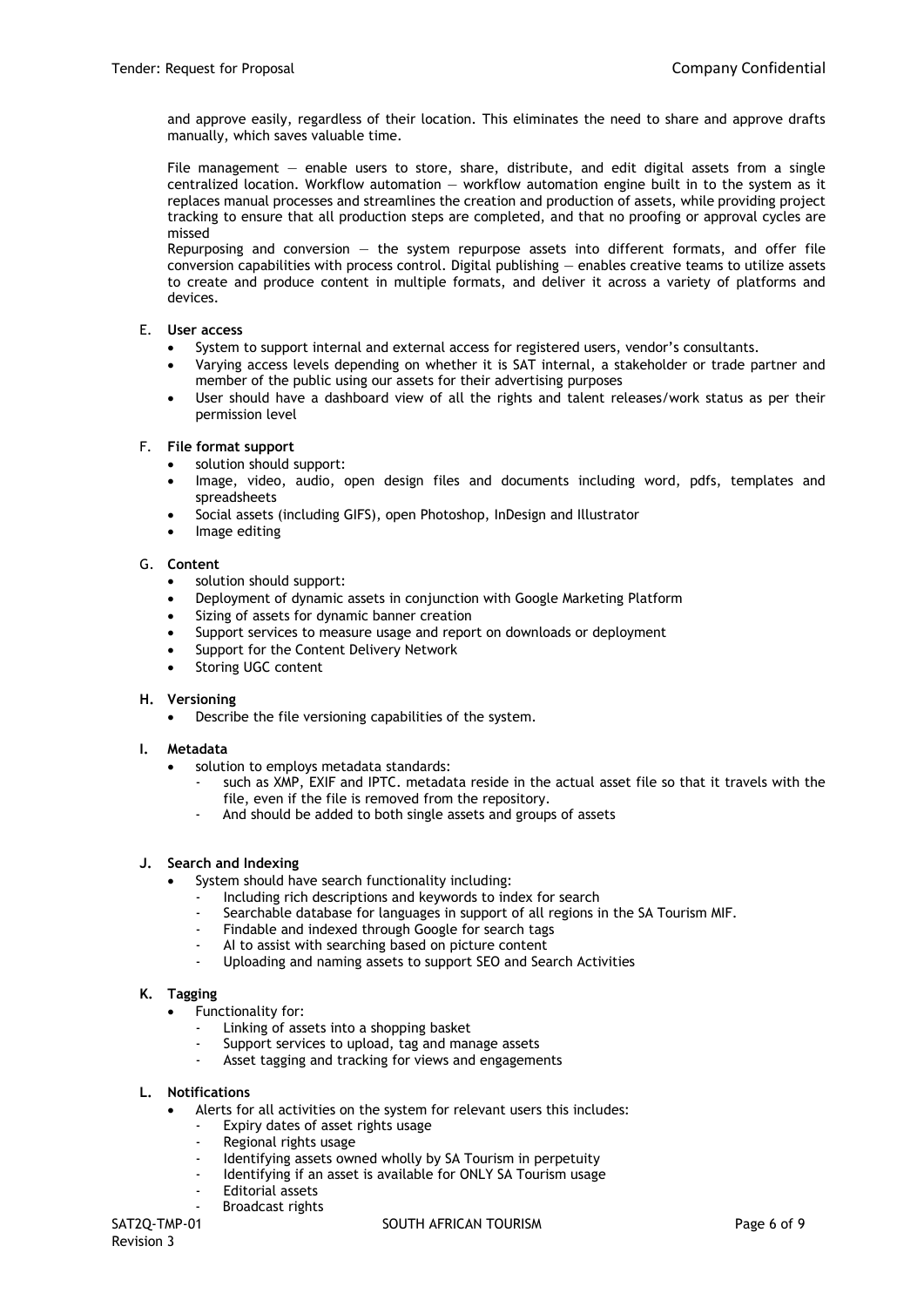#### M. **Registration**

- Functionality for different users to access the system:
	- Contributor level/rights (Access levels front end user)

#### **N. Collaboration**

 Enables groups of users or organizational teams to work together on asset development or creative projects in real time.

#### **O. Reports**

- be able reports to generate from the system:
	- Reports should have ability to be emailed and output to Access, Excel, and/or other applications from within the system
	- Reporting available at the asset level.

#### **P. Assets Migration**

System should be able to migrate assets data form other legacy systems in any format

#### **Q. Assets Sales**

Should allow / support the sale of assets within the system.

#### **5.2 Configuration & system requirements**

#### **A. SaaS or On-Premise**

- Installed system (On-Premise) or hosted (SaaS/cloud) or hybrid:
	- users can access the DAM system through a website application
	- Specify browsers supported

#### **B. Integration with existing infrastructure**

- should support integration with our existing technology systems or future technology implementations (e.g., SA Tourism proprietary technology platforms,
- Google Marketing Platform, Umbraco, Azure, SharePoint, Adobe creative software, Oracle etc.)

#### **C. Customization**

- The required solution should be customizable for the interface, features, and other components.
- $\bullet$ D. Solution should have RESTfull integration and functionality
- E. Solution must be multi-platform and device responsive and compatible

#### **F. Methodology**

- Describe your methodology when working with clients like us.
- How will you go about understanding our current workflows and needs, designing a solution to meet those needs, and deploying the solution so that we'll get maximum benefit from our investment?

#### **5.3 Backup, disaster recovery, and business continuity planning**

#### A. **Disaster recovery planning**

- System should ensure the security of our digital assets in the event of a system failure or another catastrophic event.
- SA Tourism would require the supplier to do tests on disaster recovery and evidence of backups to be supplied for assurance.
- This includes not just digital assets but the safe storage on analogue assets including film storage.

# **B. Archiving**

- system should have the following:
	- full archiving capabilities with rights management as per users
	- Archived assets (and their metadata) should still searchable in the system.
	- System support integration with other archive systems

#### **5.4 IT security and administration**

- Access privileges
- system should allow us to structure our user base with a variety of privileges to restrict/grant access to file formats, delivery methods, groups of assets, and administrative functionality.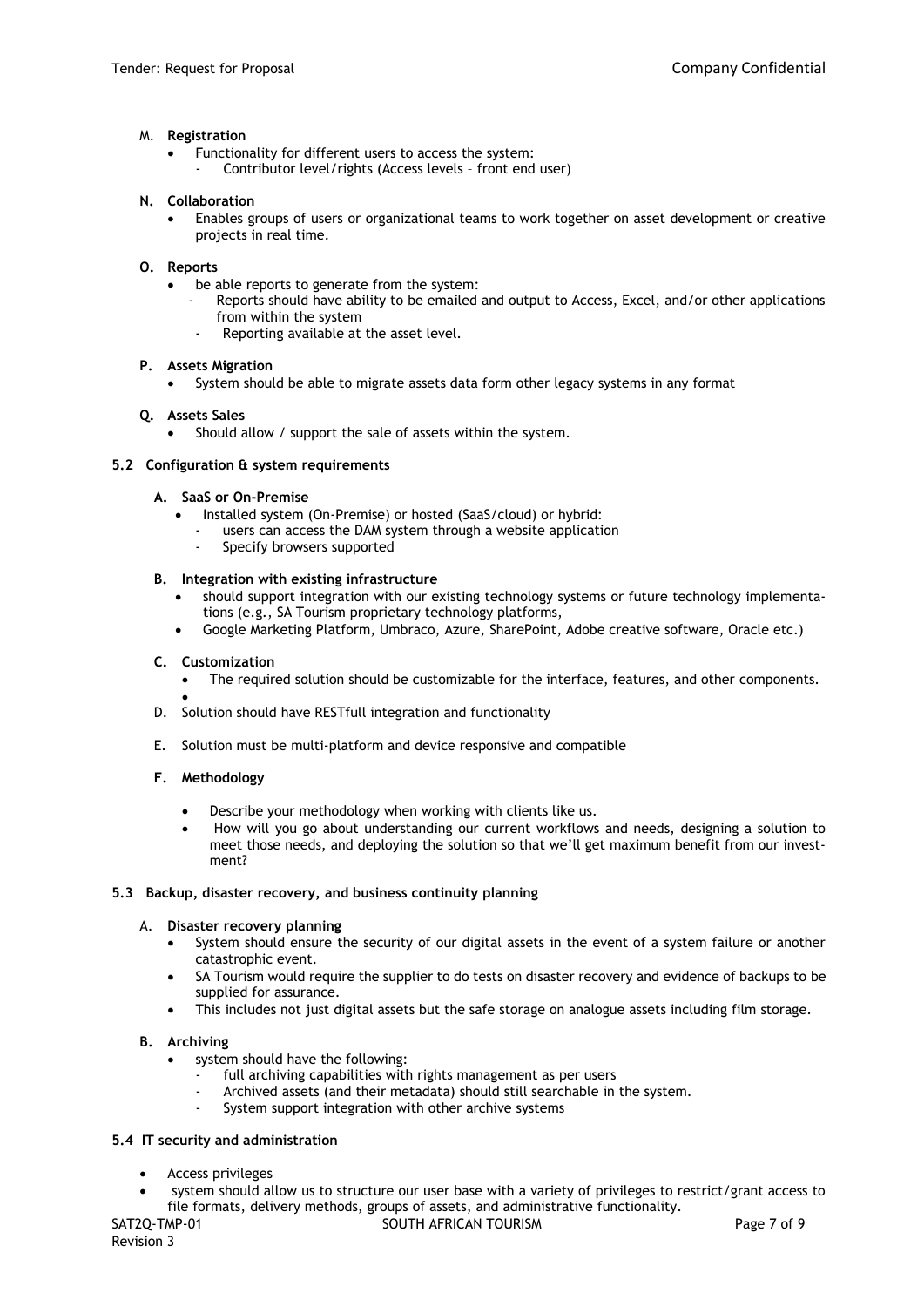- SA Tourism currently works with the Google suite of products and user authorisation may require to be linked to existing systems. Not all users who access the system will automatically have the G-Suite authorisation, therefore there must be user access abilities that are external of the SA Tourism
- Administrator functions— the administrators must have the ability to verify assets, usage rights and model releases. The administrator must also be able to approve, annotate and adjust assets.
- Solution implementation and training Provide plan/process for successfully implementing the solution to support our requirements, including how you'll ensure that our employees have a thorough understanding of how to use the system
- Please provide a high- level task plan and timeline.
- Data Migration, in the event that a new service provider is appointed, the data migration from old to new also needs to be taken into account.
- Maintenance and support— Please provide:
- maintenance and support programs, including warranty.
- how change requests are accommodated, email vs. phone support, response times and escalation processes.

# **5.5 Services**

The successful bidder will deliver a content management hub that provides continuity for South African Tourism's existing digital asset bank. Amongst the services required from the provider includes:

- Production, sourcing and management of digital assets
- Categorising, tagging and storage of digital assets. This includes updating and verifying accurate information that relates to the mage including place names, provincial details, pillar and experience categorization, thematic categorization, specialist travel categorization.
- Rights and usage permissions including valid dates and original content creation agreements and talent releases according to the asset management framework of the organisation
- Requirement to have editing and production facilities with relevant in house specialties like photo retouching and video editing.
- Collation, storage, tagging and categorizing of all marketing assets including open files and design elements.
- Collation, collection, tagging and categorizing of all rushes form all SA Tourism shoots for later retrieval and re-use all of marketing material and shoot rushes. It is imperative that SA Tourism retains existing footage for repurposing for marketing activities to assist in cost saving measures on SA Tourism production projects.
- Raw content processing including but not limited to: Editing, digitising, colour-correcting, adding metatags and attaching, verifying and ensuring talent releases are in place for the proposed asset development deployment.
- Provision and sourcing of  $3<sup>rd</sup>$  party content to be used by SAT. This content includes all footage or features procured by the service provider and liaising with the creative agency or in-house teams to retrieve and make use of that footage.
- Retroactively procure content that may have been developed during SA Tourism marketing activations, add it to the existing repository and increases our existing library for usage.
- When content does not exist the service provider may be requested to source content from external partners including provinces, local destination organisations and tourism product owners to support marketing activities.
- Performing research and fulfilling requests for all SA Tourism production requests including requests from the wider tourism sector and trade partners.
- Management and support of multiple user interfaces as per the SA Tourism requirements. These platforms include:
	- Tourism Sector available assets that SA Tourism owns the rights to globally and in perpetuity that may be made available to sector partners for use in their promotion of South Africa as a destination.
	- A secondary layer of access for assets that are available for internal or SA Tourism marketing activities
	- UGC procurement, storage, retrieval and usages for SA Tourism to make use of UGC in their dynamic advertising
- Managing user requests on the platforms
- Hosting and platform software and hardware
- Support the legal requirements for usage rights by directing compliance for all usages
- Management of talent and property releases
- Supports to agencies and internal SA Tourism users with talent and property releases to reduce the potential of liabilities for talent costs
- Provision and management of model and property releases to agency production teams to ensure all of the compliant information is captured during the production of the shoot.
- Review and checking of edits to ensure that all talent and footage is cleared for identified usages
- Safe and secure appropriate storage for the digital assets valued at over R120 million in production value